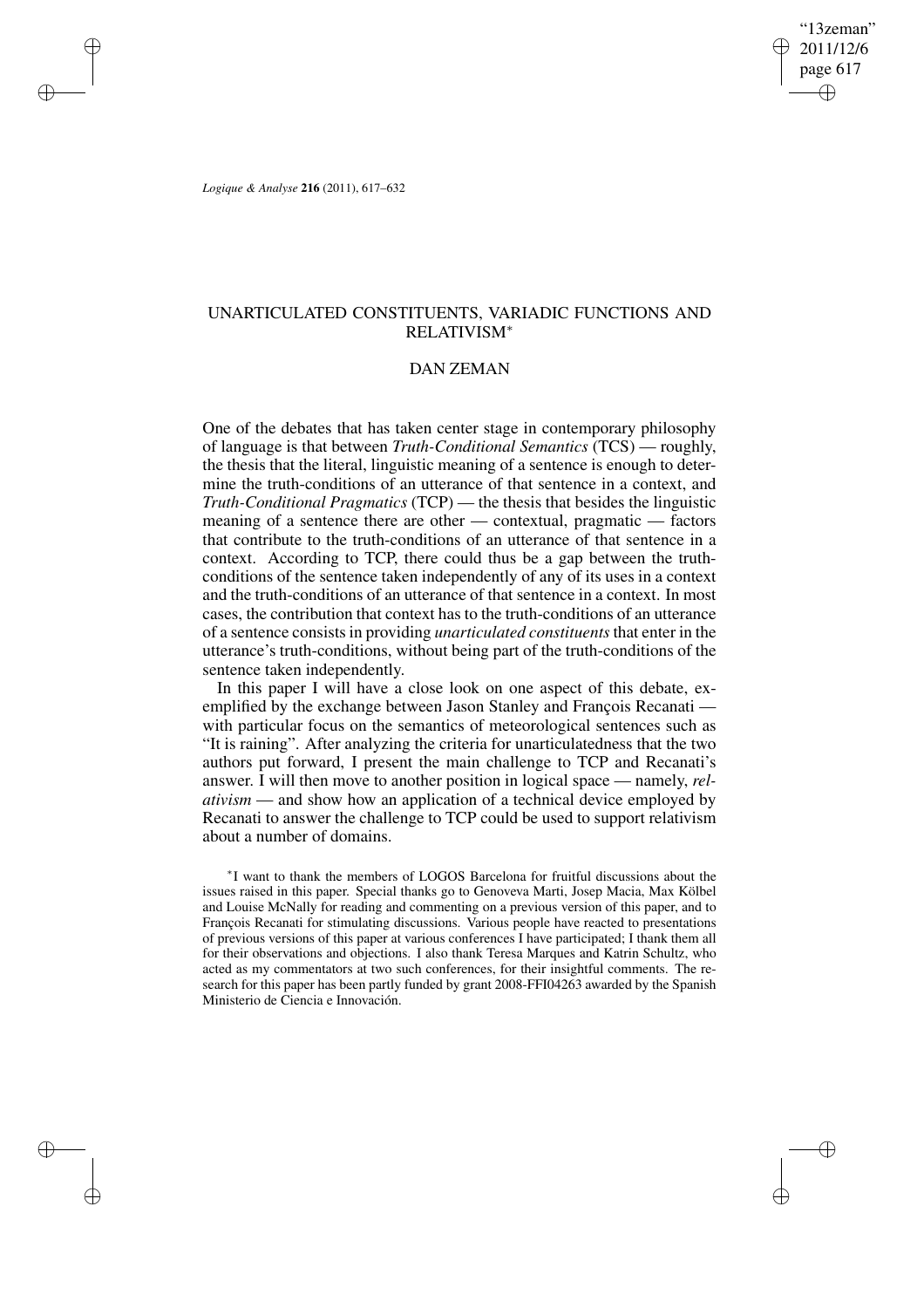✐

#### 618 DAN ZEMAN

## *Unarticulated constituents and the debate over locations*

The exchange I will be focusing on revolves around the issue whether in an utterance of a sentence like "It is raining" the location of rain is part of the logical form of the sentence or is an unarticulated constituent provided by the context. As widely known, Recanati defends an unarticulated constituent analysis, whereas for Stanley "any contextual effect on truth-conditions that is not traceable to an indexical, pronoun, or demonstrative  $(\dots)$  must be traceable to a structural position occupied by a variable" (Stanley, 2000: 401). Stanley's position is quite radical in that context's effect on the truthconditions of utterances is reduced to a minimum, from which follows that actually there are no unarticulated constituents. Now, it is important to be clear about what exactly an unarticulated constituent is, and although the terminology here needs a bit of disentangling, I'm not going to do that here. Despite their disagreement about the existence of unarticulated constituents in the "It is raining" case, something that the two authors agree on is the formulation of an unarticulated constituent, formulation which I'm also going to use throughout the paper. Here is what it means to be an unarticulated constituent, according to Stanley:

x is an unarticulated constituent of an utterance u iff (1) x is an element supplied by context to the truth-conditions of  $u$ , and (2)  $x$  is not the semantic value of any constituent of the logical form of the sentence uttered. (Stanley, 2000: 410)

However, even if armed with this definition, it is not clear when a given  $x$  is an unarticulated constituent or not, for clause (2) of the definition is actually at the heart of the very debate. Therefore, both authors have been keen to provide alleged criteria for unarticulatedness. Thus, Recanati has provided what he has called

The Optionality Criterion: Whenever a contextual ingredient of content is provided through a pragmatic process of the optional variety, we can imagine another possible context of utterance in which no such ingredient is provided yet the utterance expresses a complete proposition. (Recanati, 2004: 101),<sup>1</sup>

✐

✐

✐

<sup>&</sup>lt;sup>1</sup> Stanley (2005a) argues that the criterion, as it stands, is ill-formulated, in that it is a conditional with the wrong direction. He proposes the following correction: The Optionality Criterion∗: Whenever a contextual ingredient of content is provided, and we can imagine another possible context of utterance in which no such ingredient is provided yet the utterance expresses a complete proposition, then the contextual ingredient of content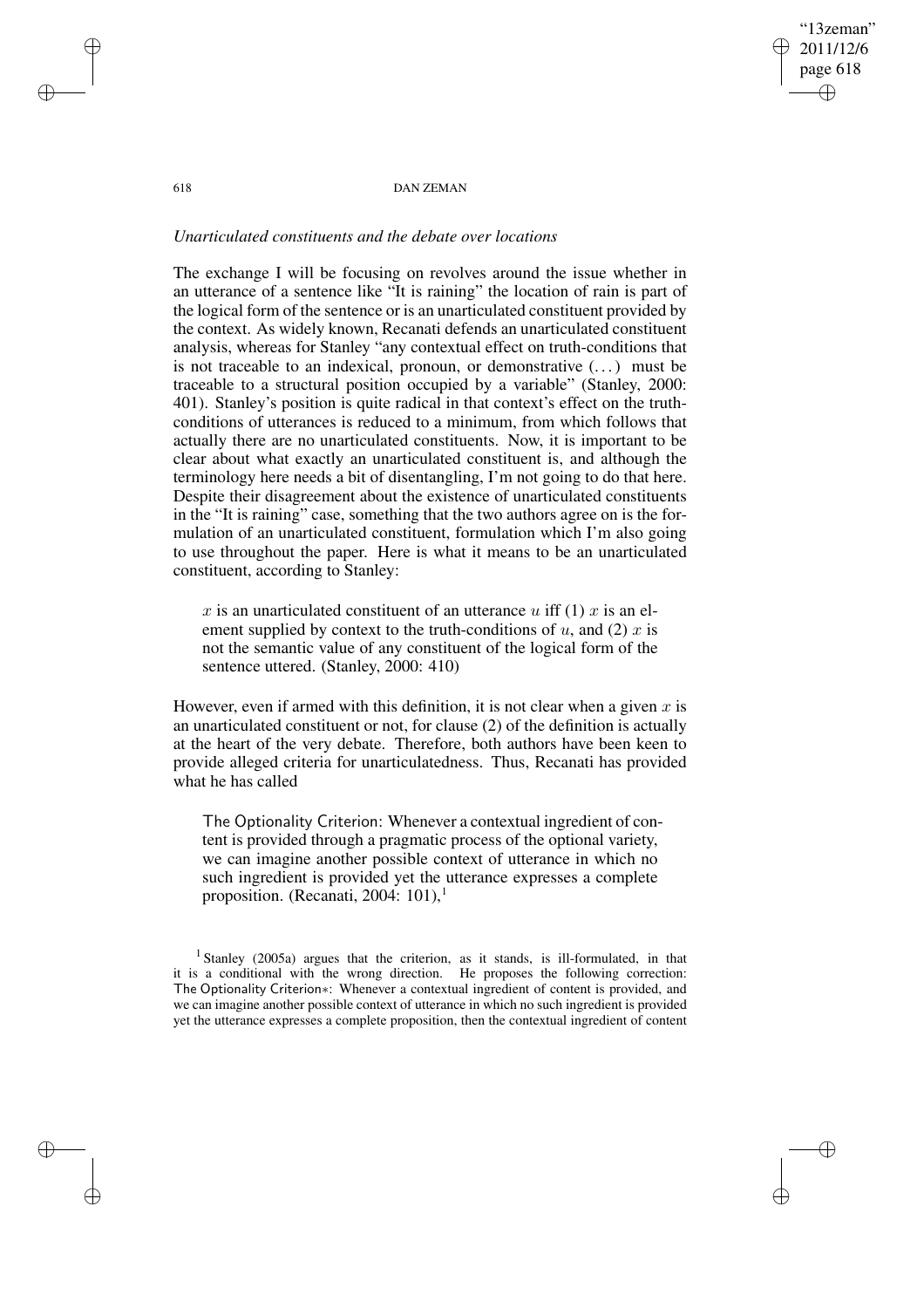## "13zeman" 2011/12/6 page 619 ✐ ✐

✐

✐

whereas Stanley has proposed

✐

✐

✐

✐

The Binding Criterion: A contextually provided constituent in the interpretation of a sentence S is articulated whenever the argument role it fills can be intuitively "bound", that is, whenever what fits that role can be made to vary with the values introduced by some operator prefixed to S. (Stanley, 2005a)

Before analyzing the two criteria in detail, let me connect this debate with an issue that has received a fair amount of attention in linguistics. One important distinction discussed by linguists is the distinction between *adjuncts* and *complements*. Although a consensus over what exactly this distinction amounts to is still pending, most authors agree that there are some pretheoretical intuitions about this distinction that should constitute the starting point for any analysis. On this intuitive level the difference between adjuncts and complements can be summarized as follows: on the syntactical side, an adjunct is an "optional element", whereas a complement is an "obligatory element"; on the semantic side, an adjunct "modifies" the meaning of its head, whereas a complement "completes" the meaning of its head (Dowty (2003)). In light of those intuitive features, the notions of adjunct and complement could be given a more precise characterization (again, following Dowty (2003)):

- A constituent Y in a phrase [XY] is an *adjunct* iff
	- phrase X by itself (without Y) is also a well-formed constituent;
	- phrase X is of the same syntactic category as phrase [XY];
- A constituent Y in a phrase [XY] is a *complement* iff
	- phrase X by itself (without Y) is not well-formed or else
	- if it is grammatical, then X standing alone does not have the same category as in [XY] (and does not have exactly the same meaning it has in [XY]);
- If Y is an *adjunct* in a phrase [XY], the meaning of [XY] has the same kind of meaning (same logical type) as that of X, and Y merely restricts to a proper subset of the meaning/denotation of X alone.
- If Y is a *complement* in a phrase [XY],
	- the meaning of X by itself (without Y) is incomplete or incoherent; else
	- X must be understood elliptically the hearer must imagine/infer some context-dependent or anaphoric meaning of the general

is provided by a pragmatic process of the optional variety. (Stanley, 2005a) However, although there's no textual evidence, one might interpret Recanati as proposing a criterion in the form of a biconditional. This would make the correction unnecessary.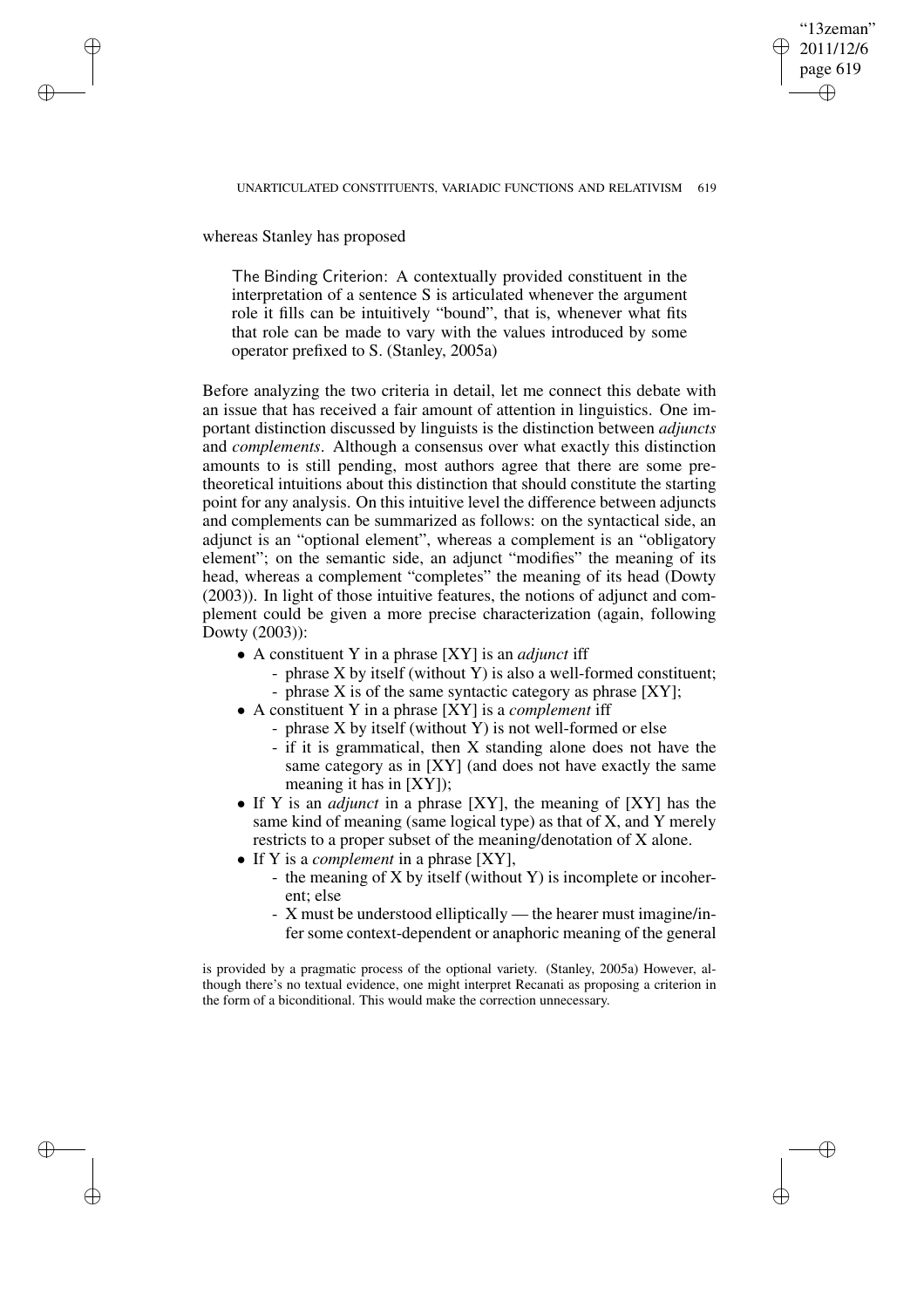✐

#### 620 DAN ZEMAN

kind of Y to "fill-in" the semantic slot that  $X$  requires semantically.

### *Assessing the two criteria*

Let us now proceed to the analysis of the two criteria. Here is an example of how Recanati's Optionality Criterion is supposed to work. Consider the sentence "It is raining". According to the criterion, in order to establish that that there is no argument place for the location of rain in the logical form of this sentence (and, thus, that the location of rain is an unarticulated constituent of the truth-conditions of an utterance of it) all we have to do is to find a context in which the sentence could be uttered in such a way as to express a complete proposition, without the context providing the location. And here is such a context: Imagine that rain has become extremely rare on Earth, and humans have put rain-detectors all over the surface of the planet. One day, the bell in the monitoring room rings, signaling the presence of rain on the surface of Earth, and the weatherman on duty shouts: "It is raining!" (Recanati 2002, 2004). For this use of the sentence, Recanati claims, the context supplies no ingredient, yet the utterance expresses a complete proposition. Since there are uses in which the sentence expresses a complete proposition, yet no contextual ingredient is provided, according to the Optionality Criterion the sentence does not contain any argument place for the location in its logical form. Thus, whenever the location of rain is part of the truth-conditions of an utterance of the sentence "It is raining", it gets there through a process of the optional variety (e.g., free enrichment). In terms of the distinction above, Recanati treats the location of rain as an adjunct, and not as a complement.

Some authors have argued that in the case presented, contrary to what Recanati claims, context *does* provide a location that makes it into the truthconditions of the utterance of the sentence: namely, a maximally large domain. According to Stanley (2005a), this maximally large domain is the whole Earth, whereas according to Luisa Marti (2006), it is "the territory". However, even if granting that context in the case considered does not provide a maximally large domain, it seems that the criterion does achieve too much. For it is easy to come up with similar cases in which the context (let's agree) does not provide any element, yet we won't be pushed to consider the sentence as not having in its logical form the missing element. Here is an example: take the verb "kiss". "Kiss" is a two-place predicate standing for a relation between a kisser and the object kissed. Nevertheless, we could construct a context in which someone would utter the sentence "He kissed", expressing a complete proposition and without the context providing the object kissed, as in Recanati's weatherman context. Suppose, for example, that

✐

✐

✐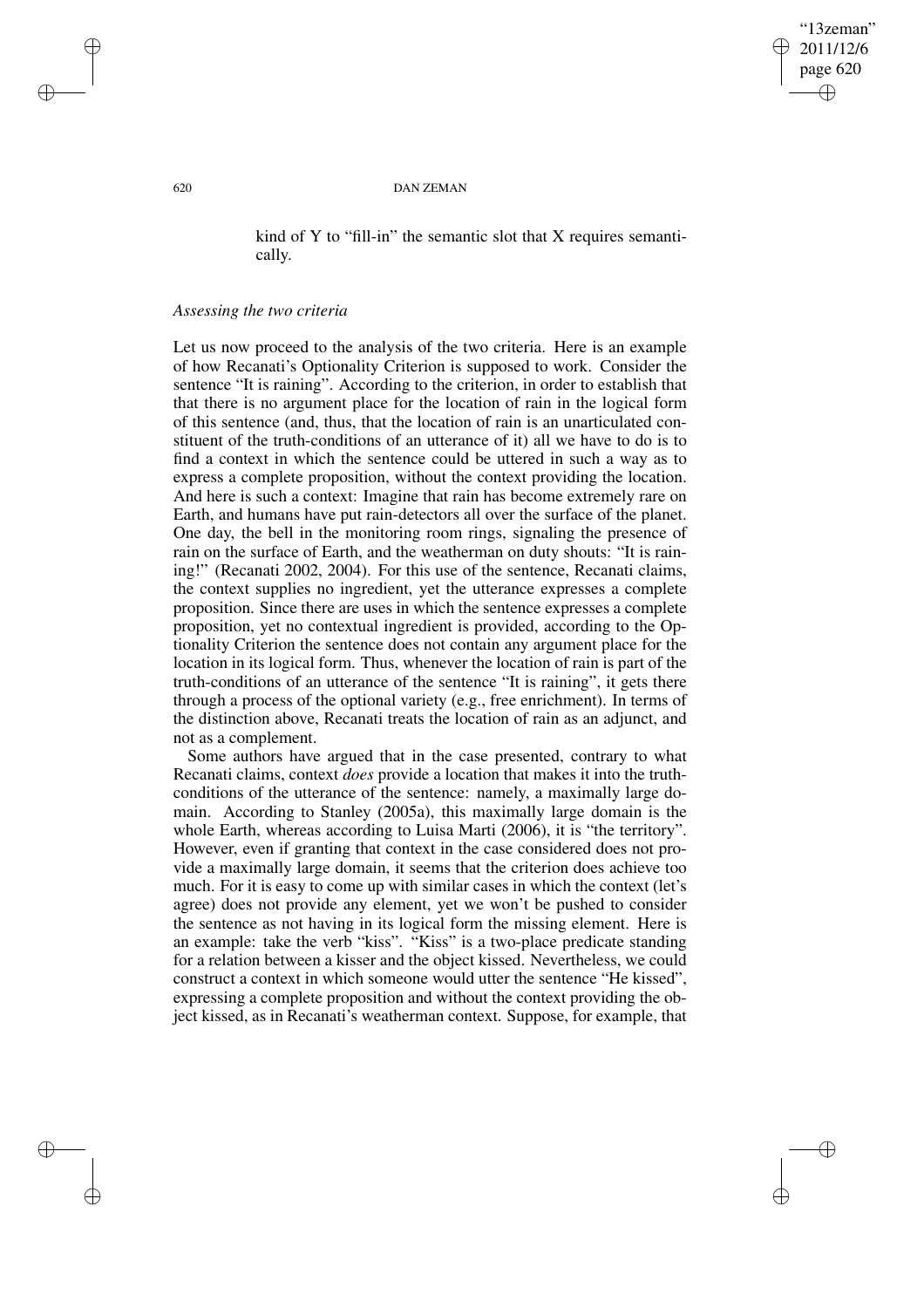"13zeman" 2011/12/6 page 621 ✐ ✐

✐

✐

### UNARTICULATED CONSTITUENTS, VARIADIC FUNCTIONS AND RELATIVISM 621

✐

✐

✐

✐

Danny, who is soon to become a teenager, has never kissed a girl. The parents, who are top scientist working for the Government, and who are away from home most of the time, are troubled that the absence of such a deed might affect Danny's maturation process. As a consequence, they install a microscopic device on Danny's lips that could easily detect the texture of (female) human lips. One day, when the parents are working in their laboratory, Danny makes the crucial step. The mother, looking at the flickering light on the monitor for the device implanted in Danny's lips, utters with great joy and relief: "He kissed!" Does this mean that "kiss" is really a oneplace predicate? Certainly not. Recanati might want to argue that what we have here is a case of ambiguity between "kiss" as a two-place predicate and "kiss" as a one-place predicate. But, given that there are no regular uses of "kiss" as a one-place predicate, this reply would seem entirely ad-hoc.

Let us now have a look on Stanley's criterion. The main objection that the criterion has been subjected to is that of overgeneration of variables in logical form: if the Binding Criterion were right, we would end up postulating variables in a much bigger number of cases than expected. One attempt<sup>2</sup> to show this was Recanati's (2002) example

John is an anorexic, but whenever his father cooks mushroom, he eats,

in which the intuitive truth conditions of the second sentence are that whenever John's father cooks mushrooms, John eats *the mushrooms his father has cooked*. According to the Binding Criterion, "eat" will need to have an argument place for the food eaten. But this cannot be, since "eat" is used here intransitively. Therefore, Stanley's criterion yields the wrong result.

However, Stanley has replied to this example by rejecting that the intuitive truth conditions are those that Reacanati claims to be, maintaining instead that the natural reading of "Whenever his father cooks mushroom, he eats" is that whenever John's father cooks mushroom, John eats *something*. To support this claim, Stanley appeals to a linguistic test proposed by Marti (2006), called "the negation test". The test functions by looking at how the negation of a sentence is performed, and then by drawing some conclusions from its (in)felicitousness. For the sentence we are concerned with, the test would be following:

A: Whenever John's father cooks mushrooms, he eats.

#B: No, he doesn't — he eats broccoli instead.

<sup>2</sup> Another attempt was made in Cappelen and Lepore (2002). Stanley (2005a) contains a discussion and rejection of the examples put forward by the two authors.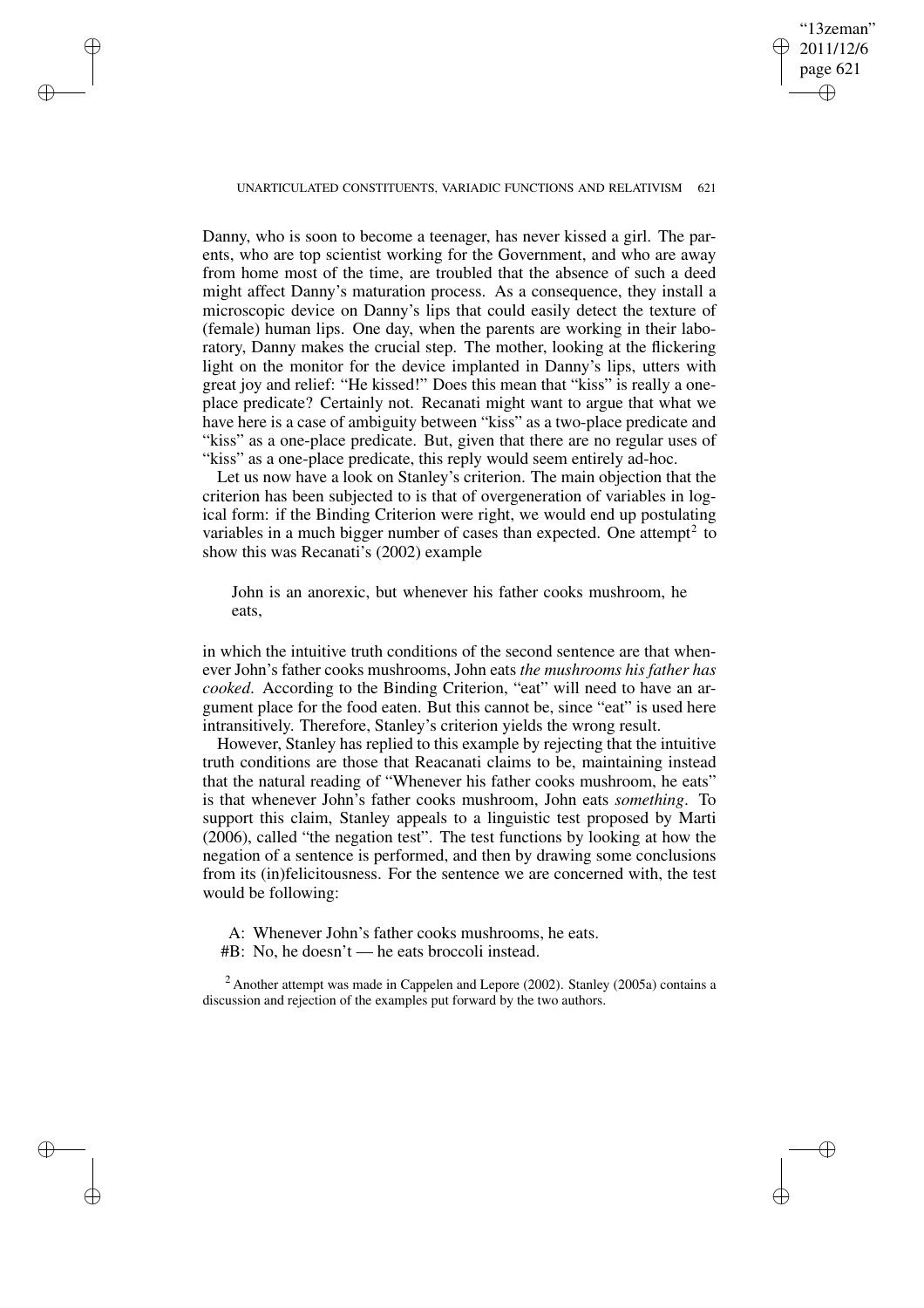"13zeman" 2011/12/6 page 622 ✐ ✐

✐

✐

#### 622 DAN ZEMAN

B's reply above is infelicitous, and this is enough to show that the intuitive reading of the problematic sentence cannot be that which Recanati had in mind: if it would, B's response would have been felicitous. So, Stanley avoids the charge that his criterion would postulate an argument place for the food in the intransitive verb "eat". Since Recanati's argument depended on the example having the reading he ascribed to it, and since this reading is rejected by Stanley, the example has no force and thus the Binding Criterion has not been shown to overgenerate.

Nevertheless, it seems that it is not that hard to come up with examples that pass the negation test and still give the wrong results. One such example belongs to Sennet (2008: 150):

Everywhere Janie went, she danced.

This sentence passes the negation test, as it is shown below:

- A: Everywhere Janie went, she danced.
- B: No, she didn't she only danced in a few places.

The fact that the example passes the negation test precludes an answer from Stanley's part, as in the case before, that the intuitive truth-conditions of "Everywhere Janie went, she danced" are that Janie danced *in some place or another*. The intuitive truth-conditions of the sentence are that Janie dances *in all the places she went*. The example is conclusive, I think, because it is a generally agreed datum that the verb "dance" doesn't have an argument place for location (see Taylor (2001) for details). Another example involving location that might be used against Stanley's criterion is the following:

Wherever John goes, he wears a hat.

That this example also passes the negation test is shown below:

- A: Wherever John goes, he wears a hat.
- B: No, he doesn't he wears a hat only when he goes to the cinema.

Although neither example is exactly analogous with the more complex examples of binding that Stanley has provided (see below), it seems that nevertheless binding does occur in these cases. In conformity with his proposed criterion, then, Stanley would have to say that the sentences "Janie danced" and "John wears a hat" have an argument place for location in their logical

✐

✐

✐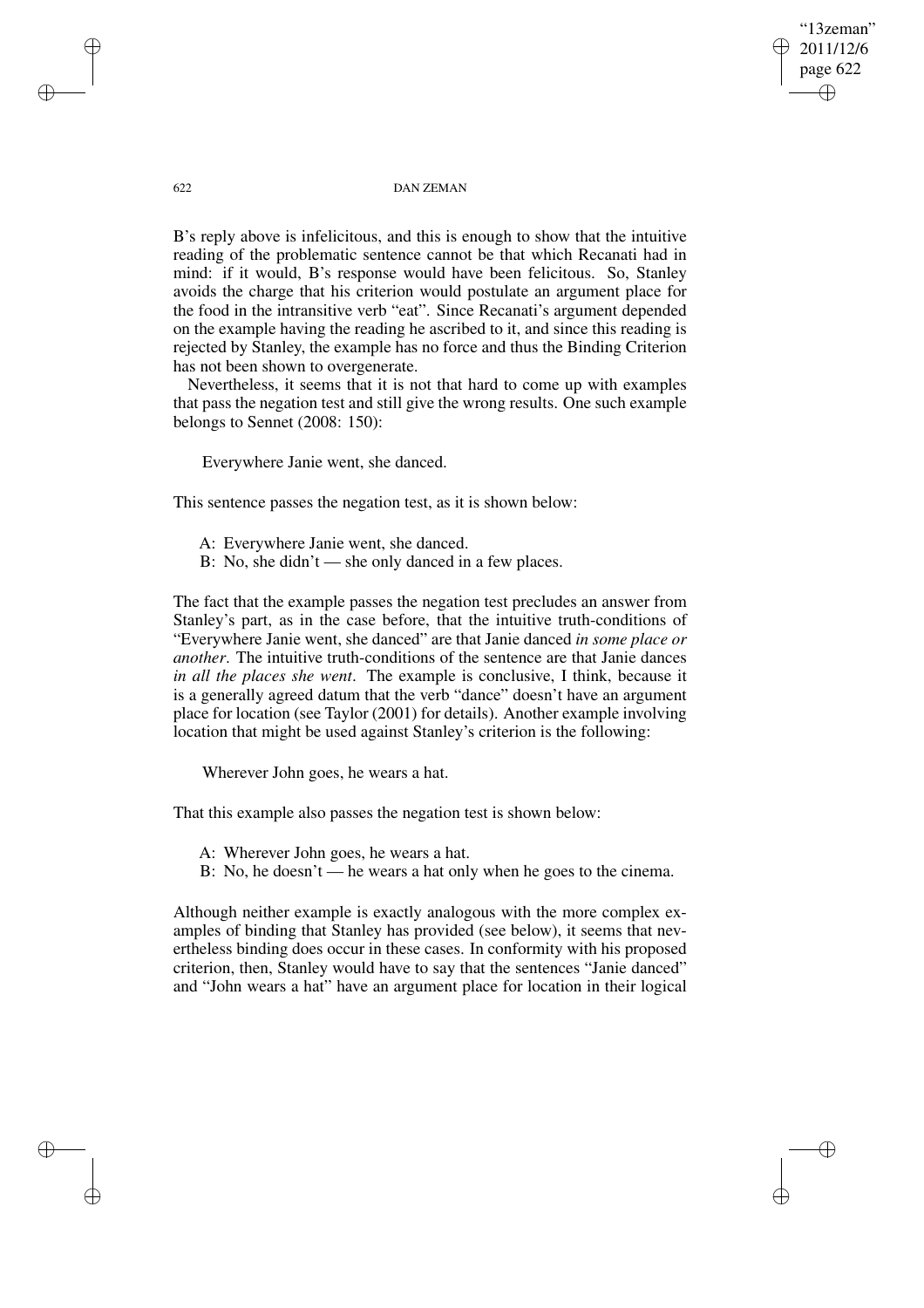✐

### UNARTICULATED CONSTITUENTS, VARIADIC FUNCTIONS AND RELATIVISM 623

forms. Moreover, this conclusion is not limited to locations. There are examples that can be used against Stanley's criterion in which what is intuitively bound is something else than location. One such example, involving again "dance", is

Whatever dress she wears, Janie dances.

✐

✐

✐

✐

Here the result will be (given that this example also passes the negation test, as can easily be verified) that "Janie dances" needs an argument place for Janie's dress. But this seems to be incorrect; the criterion does indeed achieve too much.

### *Troubles for TCP and the Binding Argument*

The conclusion of the preceding sections was that both the Optionality Criterion and the Binding Criterion yield wrong results. But the debate between TCS and TCP is not reduced to providing a criterion that is adequate; after all, coming up with a criterion that is infallible is a very hard task. What is more important in the debate I'm considering is the main challenge that Stanley has raised for TCP: namely, to account for cases in which implicit binding occurs. As Stanley has famously pointed out, sentences like

Every time John lights a cigarette, it is raining,

spawn trouble for TCP, since the resources of the theory are too poor to yield the required reading. Given that the semantic clause for "rain" is something along the following lines:

Den("rains") relative to a context  $c =$  that function f that takes  $\lt t$ ,  $l$  to True if it is raining at t in l, where l is the contextually salient location in c, takes  $\lt t$ , l> to False if it is not raining at t in l, where  $l$  is the contextually salient location in  $c$ , and it undefined otherwise,

the analysis of the sentence "It is raining" under TCP is

"It is raining  $(t)$ " is true in a context c iff the denotation of "rains" takes  $\lt t$ ,  $l$  to the True, where l is the contextually salient location in c.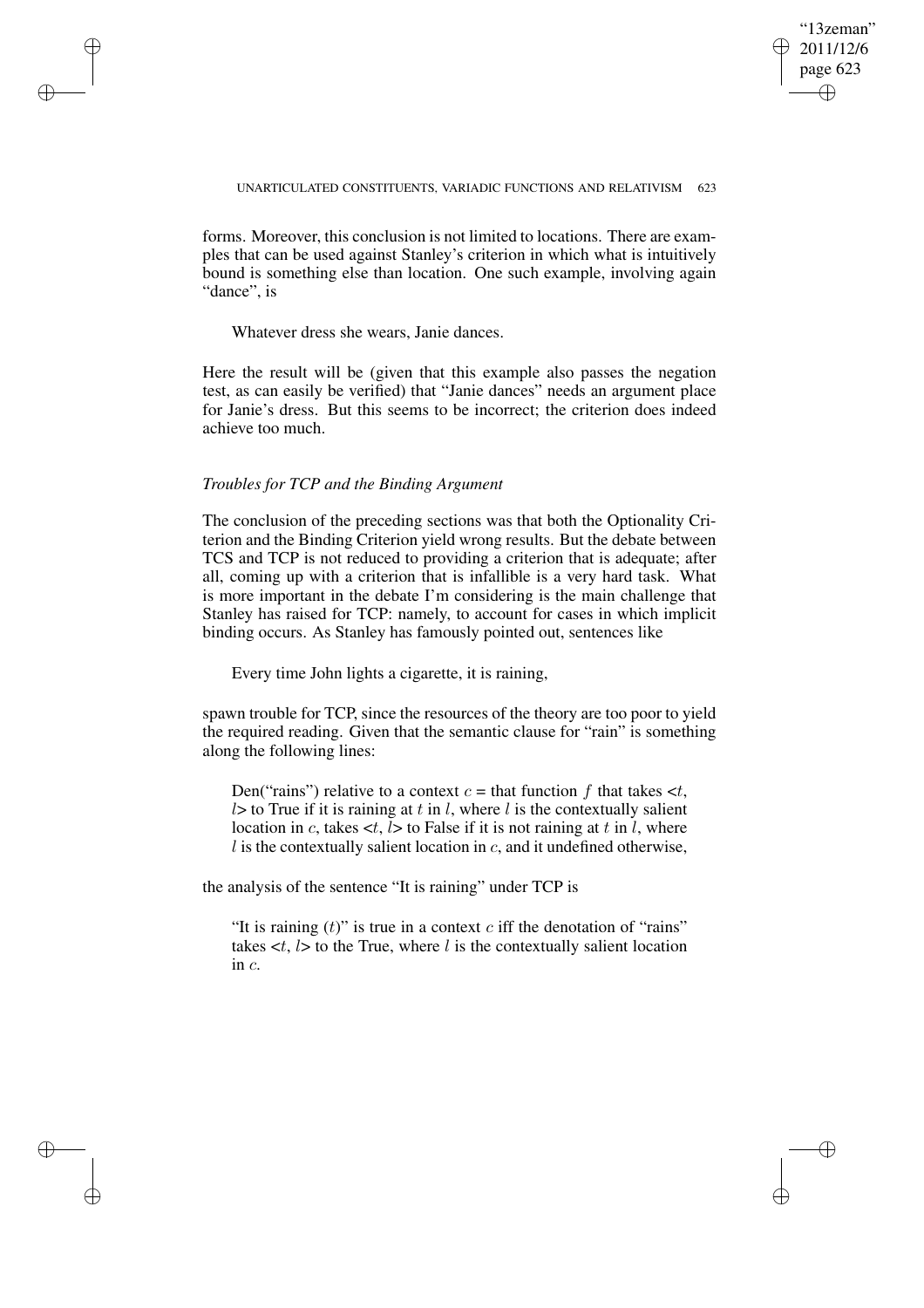### "13zeman" 2011/12/6 page 624 ✐ ✐

✐

✐

#### 624 DAN ZEMAN

But this analysis doesn't have enough resources to handle a more complicate sentence like "Every time John lights a cigarette, it is raining". One reading of this sentence (and the relevant one here) is that for every time  $t$  at which John lights a cigarette, it rains at  $t$  at the location in which John lights a cigarette at  $t$ . But, the only available rendering of the sentence by TCP is

For every time  $t$  at which John lights a cigarette, the denotation of "rains" takes  $\lt t$ ,  $l$  to the True, where l is the contextually salient location in the context of utterance of "Every time John lights a cigarette, it is raining",

which is *not* the required reading. Since an analysis according to which the location of rain is part of the logical form of such sentences has no problem with such examples, it should be preferred over an unarticulated constituent analysis.

This conclusion has far-reaching consequences. For once Stanley has established that the location of rain must be part of the logical form of a sentence like "Every time John lights a cigarette, it is raining", it also must appear in the unembedded sentence ("It is raining"). The argument, known as *the Binding Argument*, can be put as follows:

- 1. Unarticulated constituent theorists say that in the simple statement "It is raining", the location of rain is unarticulated.
- 2. In "Every time John lights a cigarette, it is raining", binding occurs: the location of rain varies with the values introduced by the quantifier "every time John lights a cigarette".
- 3. There is no binding without a bindable variable.
- 4. Therefore, "It is raining" involves a variable for the location of rain.
- 5. It follows that the unarticulated constituent theorist is mistaken: in the simple statement "It is raining", the location of rain is articulated. It is the (contextually assigned) value of a free variable in logical form, which variable can also be bound (as in the complex sentence "Every time John lights a cigarette, it is raining").

## *Variadic functions: escaping the Binding Argument*

The anti-TCP argument provided above can be escaped. Recanati has answered the challenge posed by Stanley by employing *variadic functions* (functions from predicates to predicates having the role of decreasing or increasing the adicity of the input predicate), which allow him to avoid the conclusion of the Binding Argument. The idea is to find a technical trick

✐

✐

✐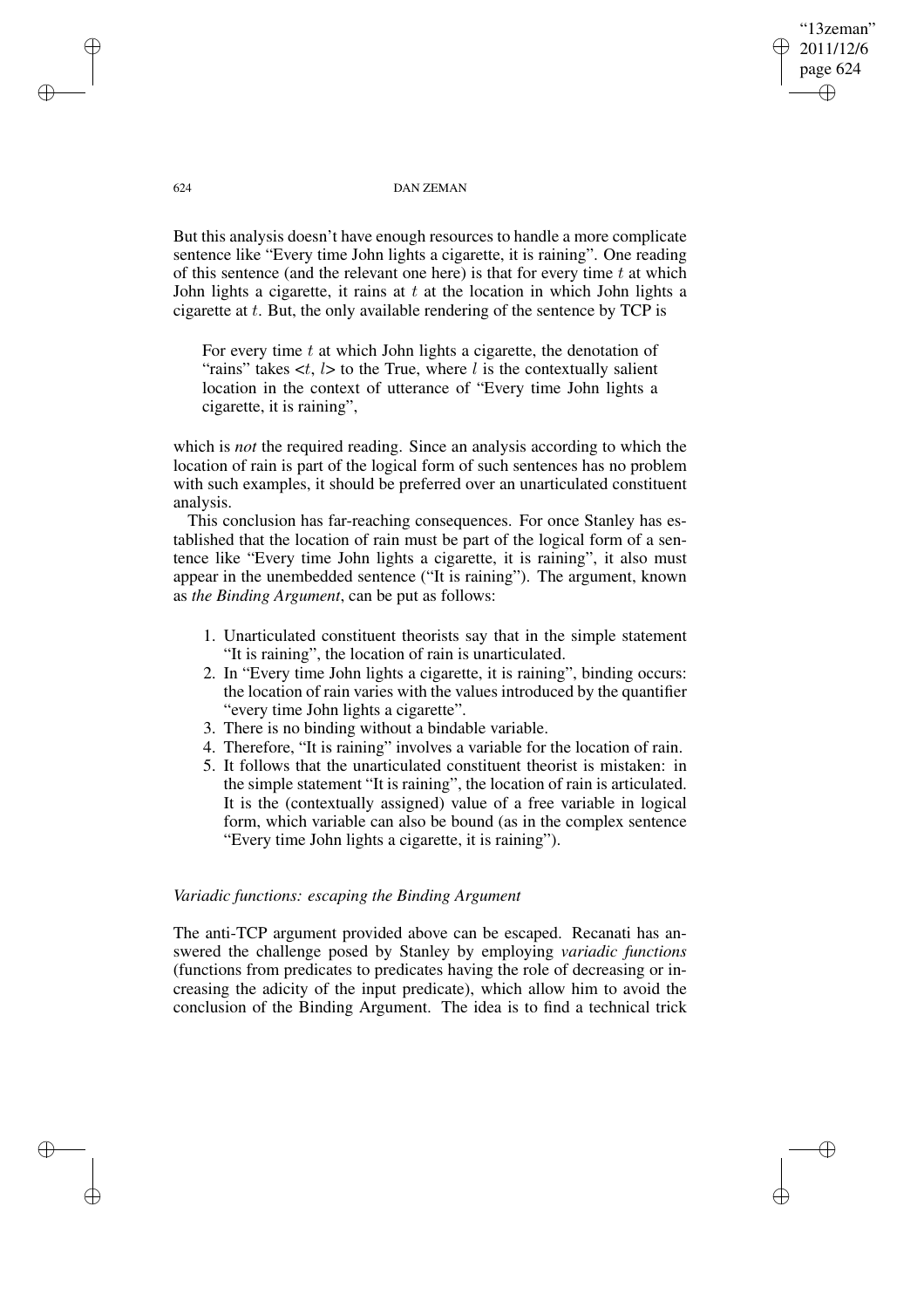"13zeman" 2011/12/6 page 625 ✐ ✐

✐

✐

UNARTICULATED CONSTITUENTS, VARIADIC FUNCTIONS AND RELATIVISM 625

that will mimic binding in a way that is consistent with not having to posit a variable for location in the logical form of the sentence embedded by the binder when the sentence appears unembedded. The formal machinery involves defining a general variadic operator, Circ, and a host of specific operators of the same kind, for specific circumstances (like location, time, etc.). Variadic operators are of two kinds: additive and recessive. As examples of recessive variadic operators, Recanati mentions *passive alternation* (the operation that takes us from "John kisses Mary" to "Mary is kissed") and *intransitive alternation* (the operation taking us from "John eats the apple" to "John eats"). For our purposes, however, we need additive variadic operators. Additive variadic operators have a twofold role: on one hand, they increase the adicity of the predicate they operate on; on the other hand, they provide a value for the newly-created argument place. The effect of an additive *locational* variadic operator on a predicate P could be represented as follows (where  $X$  represents the arguments taken by P):

 $[\text{Circ}_{location: l} (P)](X) = P_{in} (X, l).$ 

✐

✐

✐

✐

Let us see how this works with a concrete example. In the sentence "John eats in Paris", the phrase "in Paris" is treated as a additive locational variadic operator operating on the predicate "eat", transforming it from a one-place predicate into a two-place predicate; formally,

 $[Circ<sub>location: Paris</sub> (eats)](John) = eats_in (John, Paris).$ 

The twofold effect of the variadic operator is easily seen: on one hand, it increases the adicity of the predicate applied to ("eat"); on the other, it provides the value for the newly-created argument place (the value in this case being Paris).

Now, in answering the challenge posed by Stanley, the suggestion is to treat quantifiers on a par with expressions like "in Paris", as additive variadic operators. Before getting to the problematic case, let us see how this works in a simpler case, also provided by Recanati. According to the suggestion, in the sentence "Everywhere I go, it rains", the expression "everywhere I go" is treated as an additive locational variadic operator, functioning similarly to "in Paris" in the case before (with the notable difference that instead of providing a *specific* location as the value for the newly-created argument place, it provide a *range* of locations):

 $Circ<sub>location</sub>: everywhere I go (rain) = rain_in (everywhere I go)$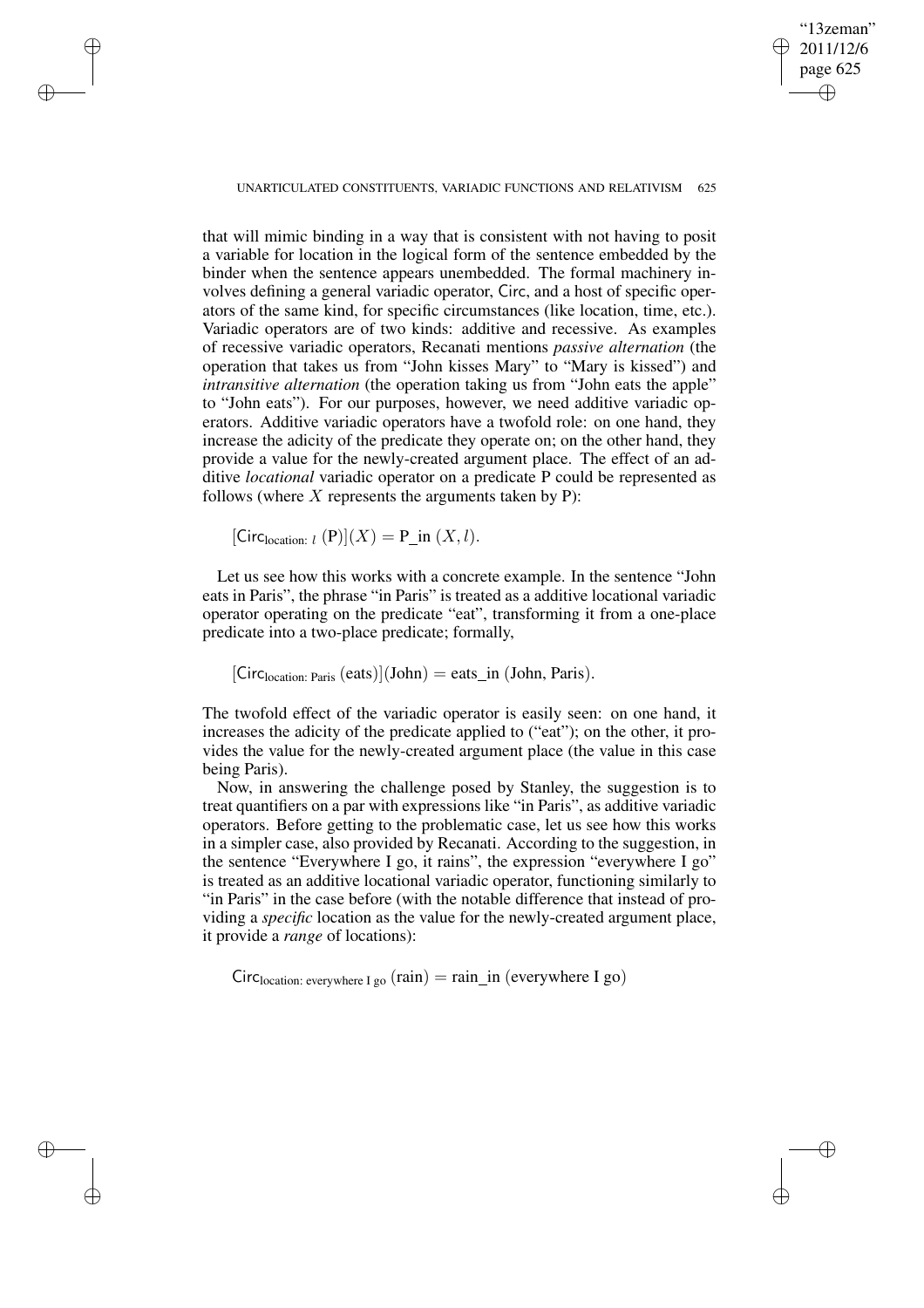✐

#### 626 DAN ZEMAN

This treatment, in turn, renders the truth-conditions of the whole sentence as follows:

[For every place  $l$  such that I go to  $l$ ](in  $l$  (it rains)).

Returning to the problematic case — the sentence "Every time John lights a cigarette, it is raining", the treatment will be more complex, but the basic mechanism is the same. The complexity comes from the fact that the expression "every time John lights a cigarette" binds both the time and the location of the raining. Recanati's favorite treatment of the case is to claim that the expression "every time John lights a cigarette" should be treated both as an additive temporal variadic operator (which is articulated), and as an additive locational variadic operator (which is unarticulated) — the first creating an extra argument place for times in the predicate it applies to ("rain") and then binding it, and the second creating an extra argument place for locations in the predicate it applies to (again, "rain") and then binding it.<sup>3</sup> Leaving aside the temporal case, the important idea here is that "every time John lights a cigarette" is treated as an additive locational variadic operator which functions in a similar fashion to "in Paris" and "everywhere I go". The effect of the locational variadic operator can be represented as follows:

 $Circ<sub>location</sub>: every time John lights a cigarette (rain) = rain_in (the place at)$ which John lights a cigarette every time),

this, in turn, rendering the truth-conditions of the whole sentence as

[For every time t such that John lights a cigarette at  $t$ ] (at  $t$ ,  $\leq$  in location  $f(t)$ > (it is raining)).<sup>4</sup>

<sup>3</sup> This treatment of the expression "every time John lights a cigarette" as an additive temporal variadic operator is in line with Recanati's suggestion to treat tense and temporal expressions as variadic operators as well. See his defense of temporalism in Recanati (2007), especially chapter 8 of part 2.

<sup>4</sup> Note that this treatment is akin to Stanley's own treatment of the case, in that it uses a function  $f(t)$  to provide the connection between the time at which John lights a cigarette and the location in which the lighting takes place. In Stanley's view, the truth-conditions of the sentence "Every time John lights a cigarette, it is raining" are captured as Every time  $t$  at which John lights a cigarette, it is raining  $\langle f(t), g(t) \rangle$ , where  $f(t)$  is a function from times to times (the identity function, in this case) and  $g(t)$  a function from times to the locations in which John lights a cigarette. The crucial difference between the two views is, of course, that while on Stanley's account  $f(t)$  is articulated at the level of logical as an argument place of the predicate "rain" whereas on Recanati's view  $\langle$  in location  $f(t)$  is an unarticulated constituents provided by a pragmatic process "of the optional variety".

✐

✐

✐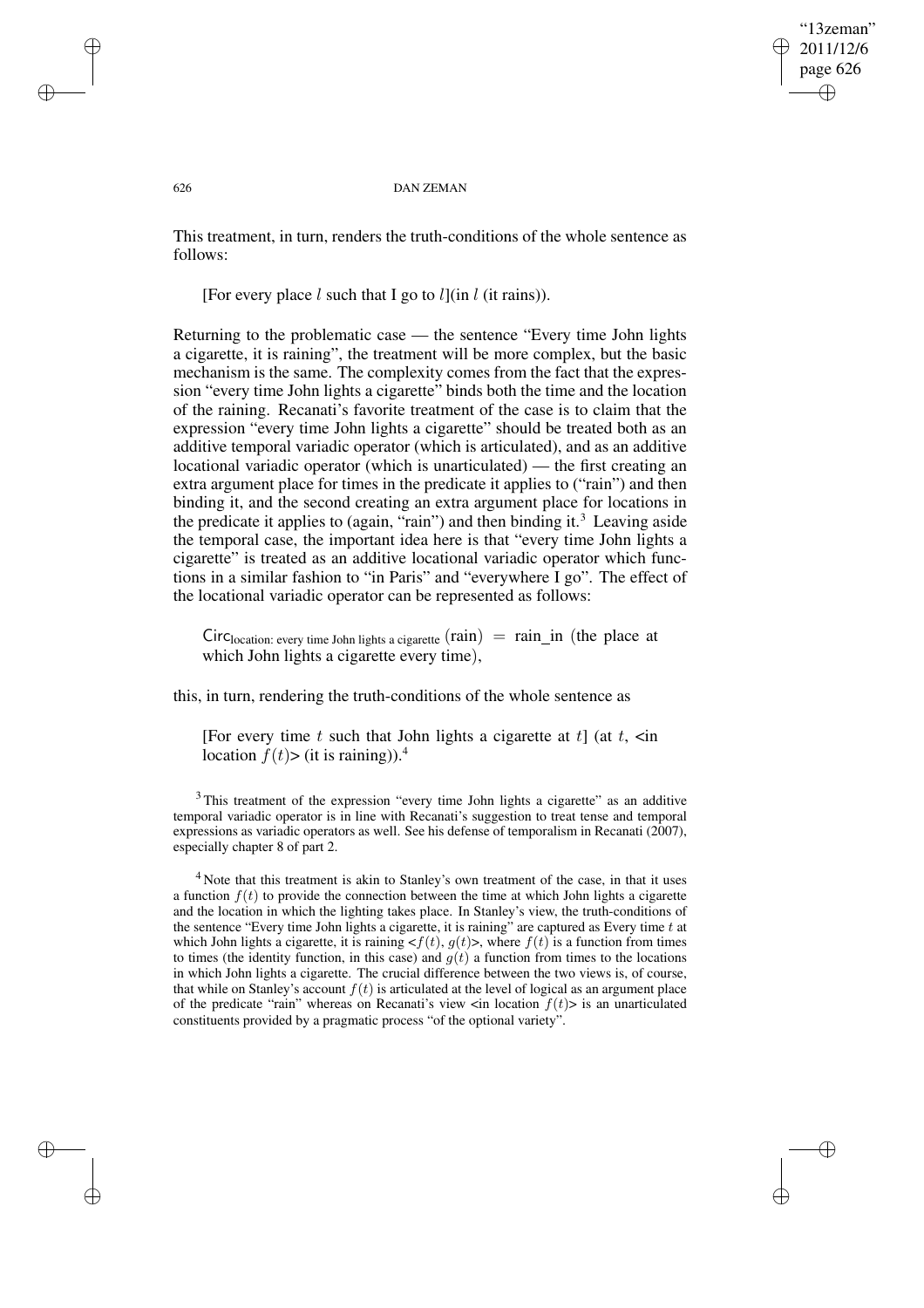✐

### UNARTICULATED CONSTITUENTS, VARIADIC FUNCTIONS AND RELATIVISM 627

The upshot is thus that the employment of variadic operators allows Recanati to resist the dim conclusion of the Binding Argument. Specifically, the account permits the denial of the step from premises 1–3 to conclusion 4 of the argument. For, as Recanati says, that steps requires a further supposition, namely

(SUP) In "Every time John lights a cigarette, it is raining", the sentence on which the quantifier "every time John lights a cigarette" operates is the very sentence "It is raining" which can also uttered in isolation (and whose usual interpretation is said by some to involve an unarticulated location constituent).

Since the sentence the quantifier "every time John lights a cigarette" operates on is "at t,  $\langle$  in location  $f(t)$   $>$  (it is raining)", which is different from the unembedded sentence "it is raining", Stanley commits "the binding fallacy". My conclusion is, then, that even if his criterion for unarticulateness is flawed, Recanati's rejection of the conclusion of the binding argument gives him a dialectical advantage over Stanley. The unarticulated constituents analysis seems to have been saved from Stanley's objection that it cannot handle cases of implicit binding like the one just investigated.

### *Variadic functions and relativism*

✐

✐

✐

✐

The claim I want to substantiate in the remainder of the paper is that the employment of variadic functions could be useful for *relativism* about a series of discourses, such as predicates of personal taste, knowledge attributions or epistemic modals. Relativism, as I use the term in the paper, is the view that the truth-value of a sentence varies with the circumstances of evaluation against which the sentence is to be evaluated in such a way that the sentence could be true as uttered in one context and false in another — without any change in the proposition expressed by the utterances of the sentence in the two contexts. This view goes hand in hand with the idea that context has not only a *content-determinative* role, but also a *circumstance-determinative* role (in the terms of MacFarlane (2009)); in other words, context's role in not only to provide elements that end up in the content of sentences uttered, but also to provide the circumstances against which such sentences have to be evaluated.

It is worthy to note in this connection that since "Unarticulated Constituents" Recanati himself has changed his view about locations: he now holds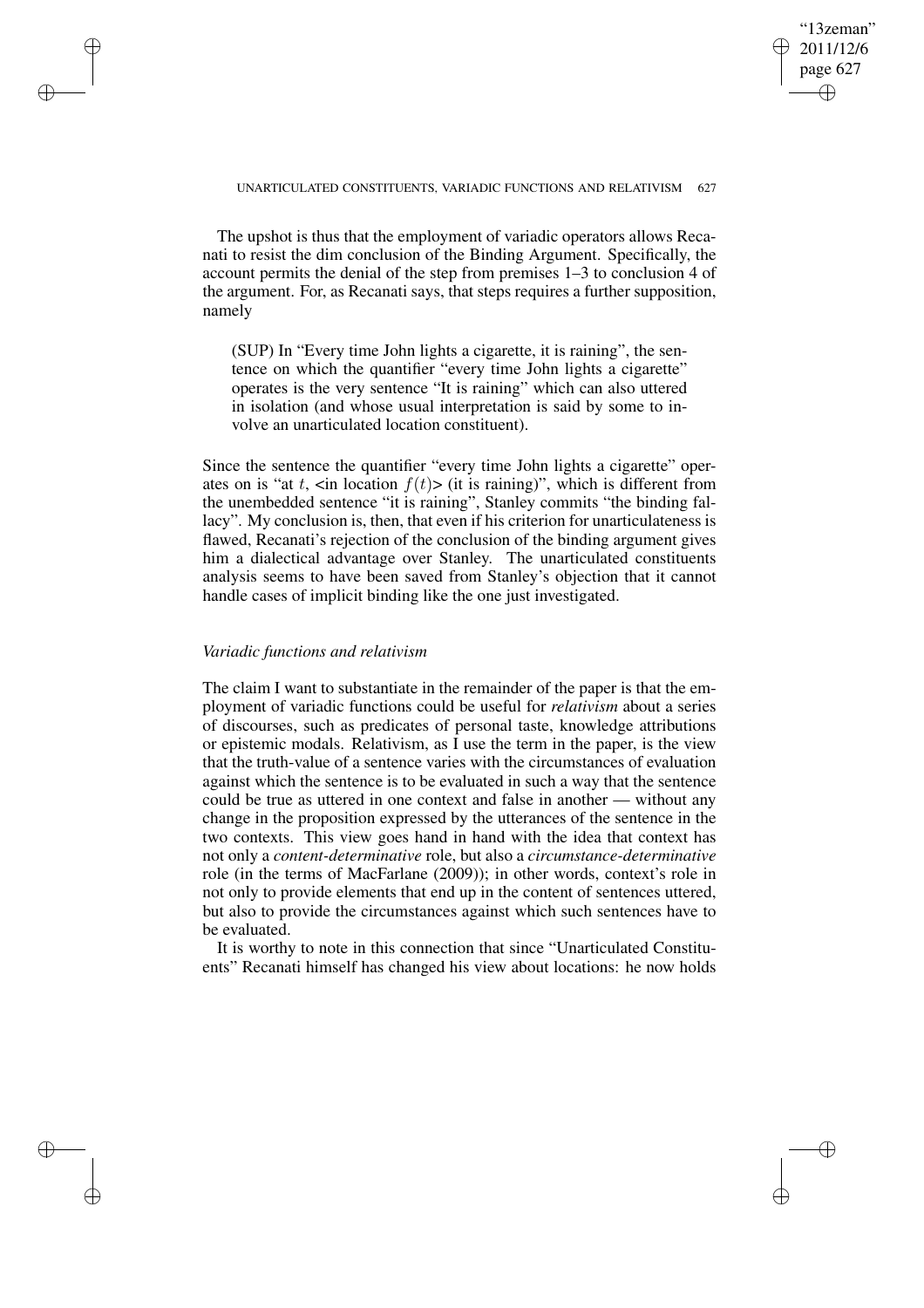"13zeman" 2011/12/6 page 628 ✐ ✐

✐

✐

#### 628 DAN ZEMAN

the view that the location in which a sentence such as "It is raining" is uttered does not get into the content of the utterance (not even through pragmatic processes), but instead is part of the circumstances of evaluation of that utterance. Thus, his view counts as a relativist view in my sense. Now, the idea that locations should be part of the circumstances of evaluation is not new: it has been explicitly defended by Lewis (1998); Kaplan (1989) also has toyed with the idea, although eventually in his formal system locations are not included in the circumstances. In the case of meteorological sentences such as those under analysis in this paper, the view that locations are part of the circumstance rather than elements in the content of utterances has been brought to the fore by John Perry's (1993) Z-landers story. However, my interest here is not so much in relativism about locations, but in relativism about the other kinds of expressions mentioned at the beginning of this section. The question I want to raise is whether relativism about those expressions could benefit from appeal to variadic functions. My answer is positive.

The relativist's appeal to variadic functions is motivated by the following considerations. Suppose the Binding Argument for locations is correct. Then, its conclusion will compel us to posit an argument place for locations in simple meteorological sentences such as "It is raining", treating locations not as adjuncts, as Recanati would have it, but as complements. Now, if this were the case, not only would the Binding Argument have a bite against TCP, but it will also count as an argument against relativism about locations: since on the latter view locations are not part of the content of simple sentences such as "It is raining" (and, hence, not part of their logical form), any argument to the effect that locations must be part of their logical form should be met. Now, I don't see any reason why a relativist about locations should not appeal to variadic functions to respond to the Binding Argument. But the Binding Argument could also apply to cases involving the other kinds of expressions I mentioned. To take an example, on which I will focus in what follows, the same strategy can be used to show that in the case of predicates of personal taste such as "tasty", "fun" and the like, the relevant<sup>5</sup> subject must be part of the logical form of sentences containing them. This clearly contradicts relativism about such predicates, according to which the relevant subject (or the relevant standard of taste, on other versions) is part of the circumstances of evaluation.

✐

✐

✐

<sup>&</sup>lt;sup>5</sup> The qualification "relevant" is needed for the cases in which a predicate of personal taste is used "exocentrically" — that is, from someone else's perspective than that of the speaker. For the distinction between *autocentric* and *exocentric* uses of predicates of personal taste, see Lasersohn (2005).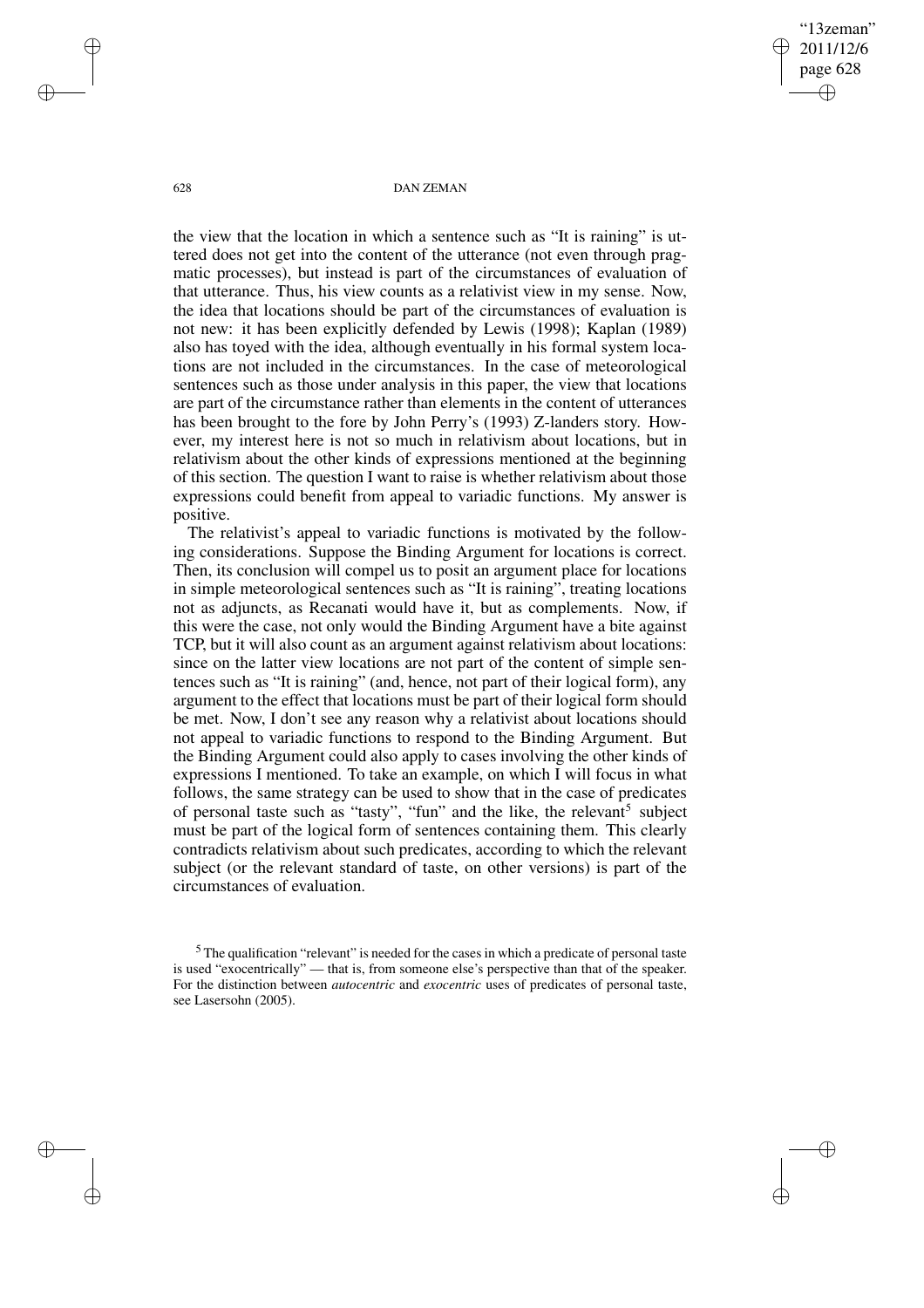"13zeman" 2011/12/6 page 629 ✐ ✐

✐

✐

### UNARTICULATED CONSTITUENTS, VARIADIC FUNCTIONS AND RELATIVISM 629

The threat to relativism just presented depends on the existence of bound readings of predicates of personal taste. Although some might contest the existence of bound readings for such predicates, it doesn't seem hard to come up with at least *prima facie* bound readings involving these expressions sentences in which the person for which something is said to be tasty or fun varies with a quantifier. Thus, the following examples might be used against the relativist:

- a. The zoo keeper brought the food. Every animal got something tasty.<sup>6</sup>
- b. The nanny took us to Disneyland. Everyone did something fun,

whose second sentences have the following logical form:

✐

✐

✐

✐

- c. Every animal from the zoo x got some food y such that y was tasty for  $x$ .
- d. Everyone who was taken to Disneyland by the nanny  $x$  performed some action  $y$  such that  $y$  was fun for  $x$ .

Applying the Binding Argument, the conclusion will be that unembedded sentences such as "Avocado is tasty" or "The ride was fun" will have an argument place for the relevant subject in their logical form whose value will be contributed by the context in which such sentences will occur. For the predicate "tasty", the Binding Argument could be reconstructed as follows:

- 1'. Relativists say that in the simple statement "Avocado is tasty", the subject for which the avocado is tasty is part of the circumstance of evaluation.
- 2 0 . In "Every animal got something tasty", binding occurs: the subject for which the food given is tasty varies with the values introduced by the quantifier "every animal".
- <sup>3'</sup>. There is no binding without a bindable variable.
- 4 0 . Therefore, "Avocado is tasty" involves a variable for the subject.
- 5 0 . It follows that the relativist is mistaken: in the simple statement "Avocado is tasty", the subject is articulated. It is the (contextually assigned) value of a free variable in logical form, which variable can also be bound (as in the complex sentence "Every animal got something tasty").

 $6$  Schaffer (2011) uses a similar example to employ the Binding Argument against relativism about predicates of personal taste. The solution given below is meant to apply to Schaffer's argument as well.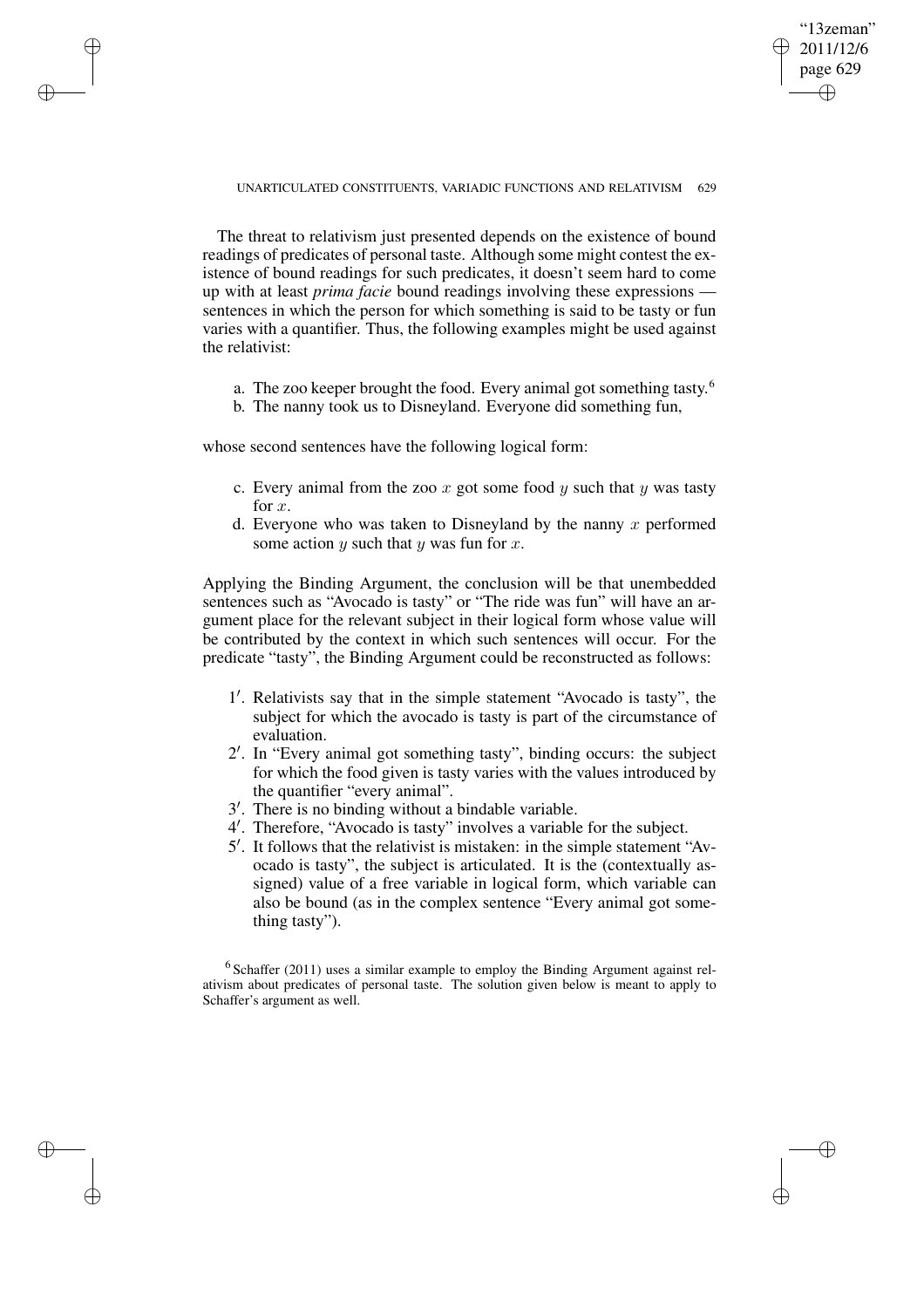"13zeman" 2011/12/6 page 630 ✐ ✐

✐

✐

630 DAN ZEMAN

The answer from the relativist's part will parallel the answer given by Recanati in the case of locations. Thus the relativist could treat the quantifiers in the above examples as additive variadic operators that both increase the adicity of the predicate they apply to and provide a range of values for the newly-created argument place. What the relativist about predicates of personal taste has to do, first, is to define a specific additive variadic operator call it a *subjectual* variadic operator — that would account for the semantic behavior of expressions like "for x", where x is the relevant subject. Thus, in a sentence like "Avocado is tasty for John", the expression "for John" is treated as an additive subjectual variadic operator which functions as follows:

 $[Circ_{subject: John} (tasty)] (avocado) = tasty_for (avocado, John).$ 

Second, and moving to the problematic cases, the relativist will treat the expression "every animal" in the sentence "Every animal got something tasty" as an additive subjectual variadic operator, which functions similarly to "for John" (with the notable difference, again, that it is not specific subjects that are provided as values for the newly-created argument, but a range of subjects):

 $[Circ<sub>subject: every animal</sub> (task)] (something) = task_for (something),$ every animal).

"Fun" and the sentence "Everyone did something fun" is treated in the same way. The account thus accounts for the required readings of the problematic cases and renders unembedded sentences comprising "tasty" or "fun" as not having an argument place for the relevant subject in their logical form. The conclusion of the Binding Argument for predicates of personal taste is avoided, as before, by blocking the step from premises  $1'$ –3' to conclusion 4 0 . Similar results are available to epistemic modals and knowledge attributions, although in these cases bound readings are harder to generate. (The expressions that will be construed as additive variadic operators will probably include "according to x" or "by x's standards".)<sup>7</sup>

✐

✐

✐

<sup>&</sup>lt;sup>7</sup> Kölbel (2009) proposes to treat the expression "for x" as a sentential operator. I don't have the space to engage here with this proposal, but I submit that, although technically possible, his treatment will have troubles accounting for the bound cases my view handles easily.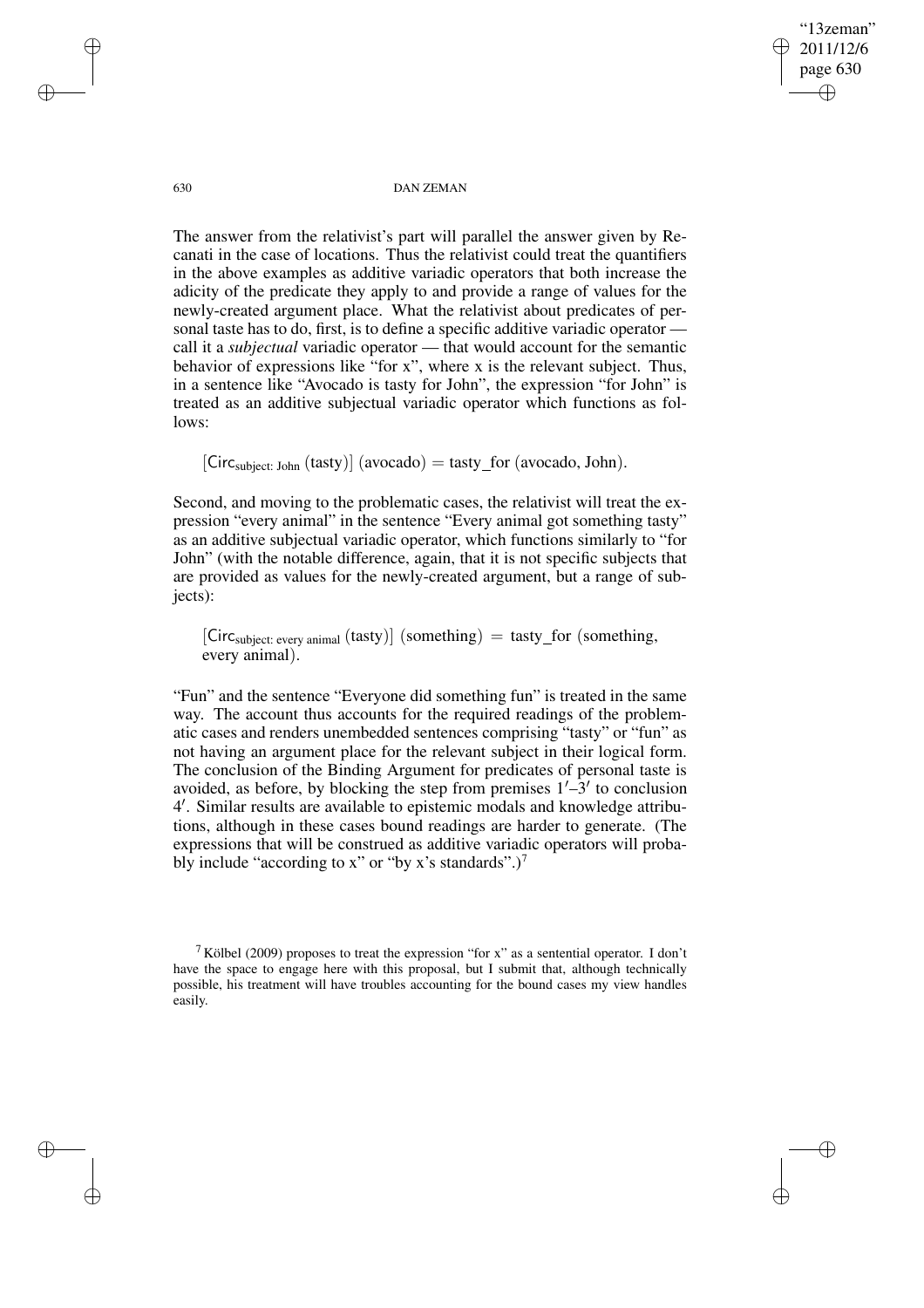#### UNARTICULATED CONSTITUENTS, VARIADIC FUNCTIONS AND RELATIVISM 631

Let me close with making it clear what I take myself to have proved in this last section of the paper. Given the results above, and given a fairly uncontroversial principle, formulated by Recanati as

✐

✐

✐

✐

Distribution: The determinants of truth-value distribute over the two basic components truth-evaluation involves: content and circumstance. That is, a determinant of truth-value (. . .) is either given as an ingredient of content or as an aspect of the circumstance of evaluation. (Recanati, 2007: 34),

one might be pulled towards claiming that what we have here is a direct argument in favor of relativism. But this conclusion would be mandated only if the Binding Argument would be the *only* argument against relativism. Unfortunately, the debate between relativism and its competitors is far more complex than this, and it involves the assessment of certain patterns of data which I haven't considered in this paper. Nevertheless, while claiming to have provided a direct argument for relativism would be too hasty, I take myself to have cleared the way to a relativist treatment of predicates of personal taste and other expressions by providing a way to answer to a primafacie powerful argument against it. This, in turn, will allow the relativist to safely appeal to the data that she thinks supports her view — especially data about disagreement and the like. My proposal should thus not be thought of as closing off the debate between relativism and its competitors; on the contrary, it opens it up, giving the relativist the right tools to enter the debate.

> Universitat de Barcelona, Spain E-mail: dan zeman@yahoo.com

"13zeman" 2011/12/6 page 631

✐

✐

✐

✐

## **REFERENCES**

- Cappelen, H. & Lepore, E. (2002). Indexicality, Binding, Anaphora and *A Priori* Truth. *Analysis*, 62, 271–281.
- Dowty, D. (2003). The Dual Analysis of Adjuncts/Complements in Categorial Grammar. In E. Lang, C. Maienborn & C. Fabricius-Hansen (Eds.), *Modifying Adjuncts* (pp. 33–66). Berlin & New York: Mouton de Gruyter.
- Kaplan, D. (1989). Demonstratives. In J. Almog, J. Perry & H. Wettstein (Eds.), *Themes from Kaplan* (pp. 481–563). Oxford: Oxford University Press.

Kölbel, M. (2009). The Evidence for Relativism. *Synthese*, 166, 375–394.

Lasersohn, P. (2005). Context Dependence, Disagreement and Predicates of Personal Taste. *Linguistics and Philosophy*, 28, 643–686.